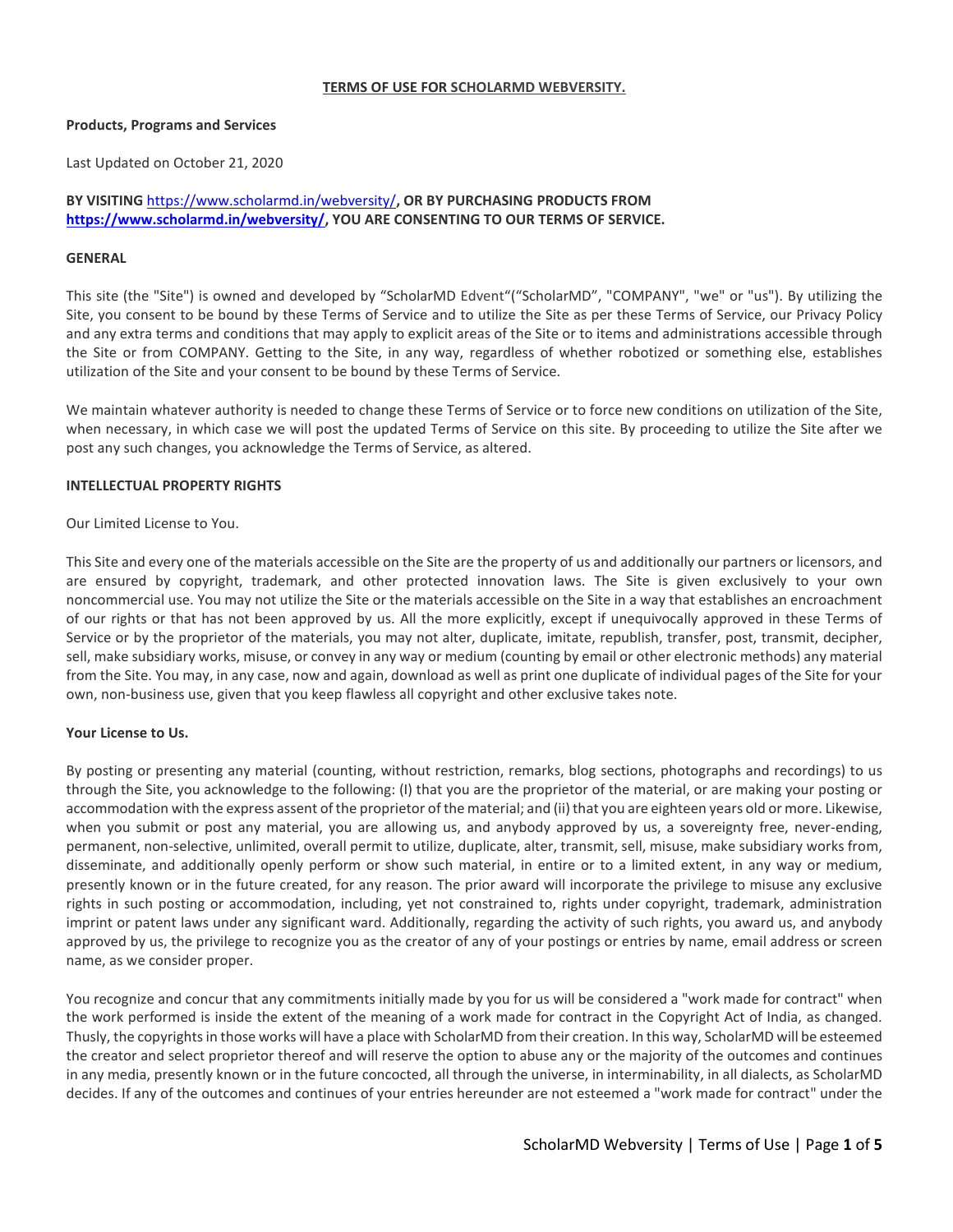Copyright Act of India, as corrected, you thusly, without extra pay, permanently dole out, pass on and move to ScholarMD every single restrictive right, including without impediment, all copyrights and trademarks all through the universe, in interminability in each medium, regardless of whether currently known or from this point forward conceived, to such material and all right, title and enthusiasm for and to all such exclusive rights in each medium, whether presently known or in the future contrived, all through the universe, in unendingness. Any posted material which are propagations of earlier works by you will be co-possessed by us.

You recognize that ScholarMD has the privilege however not the commitment to utilize and show any postings or commitments of any sort and that ScholarMD may choose to stop the utilization and show of any such materials (or any segment thereof), whenever under any conditions.

## **LIMITATIONS ON LINKING AND FRAMING**

You may establish a hypertext link to the Site so long as the link does not state or imply any sponsorship of your site by us or by the Site. However, you may not, without our prior written permission, frame or link to any of the content of the Site, or incorporate into another website or other service any of our material, content or intellectual property.

### **DISCLAIMERS**

All through the Site, we may give connections and pointersto Internet locales kept up by outsiders. Our connecting to such outsider destinations does not infer an underwriting or sponsorship of such locales, or the data, items or administrations offered on or through the destinations. Also, neither we nor partners work or control in any regard any data, items or administrations that outsiders may give on or through the Site or on sites connected to by us on the Site.

In the event that pertinent, any sentiments, exhortation, articulations, administrations, offers, or other data or substance communicated or made accessible by outsiders, including data suppliers, are those of the separate creators or merchants, and not ScholarMD. Neither ScholarMD nor any outside supplier of data ensures the precision, culmination, or value of any substance. Moreover, ScholarMD neither supports nor is in charge of the precision and unwavering quality of any sentiment, counsel, or proclamation made on any of the Sites by anybody other than an approved ScholarMD agent while acting in his/her official limit.

The information, products and services offered on or through the site and by company and any third-party sites are provided "as may be" and without warranties of any kind either express or implied. To the fullest extent permissible pursuant to applicable law, we disclaim all warranties, express or implied, including, but not limited to, the implied warranties of merchantability and fitness for a particular purpose. We do not warrant that the site or any of its functions will be uninterrupted or error-free, that defects will be corrected, or that any part of this site, including bulletin boards, or the servers that make it available, are free of viruses or other harmful components.

We do not warrant or make any representations regarding the use or the results of the use of the site or materials on this site or on third-party sites in terms of their correctness, accuracy, timeliness, reliability or otherwise.

You concur consistently to safeguard, repay and hold innocuous ScholarMD offshoots, their successors, transferees, appointees and licensees and their particular parent and auxiliary organizations, specialists, partners, officials, chiefs, investors and workers of each from and against any cases, reasons for activity, harms, liabilities, expenses and costs, including legitimate charges and costs, emerging out of or identified with your break of any commitment, guarantee, portrayal or agreement put forward in this.

# **PURCHASES AND ONLINE COMMERCE**

On the off chance that paying by check card, or Visa, you give us consent to naturally charge your acknowledge or platinum card as installment for your Program, Product or Service with no extra approval, for which you will get an electronic receipt.

If installment isn't gotten by the date due, you will have a three (3) day period to make the installment, generally the Program, Product or Services won't proceed and we maintain all authority to stop your entrance quickly and forever.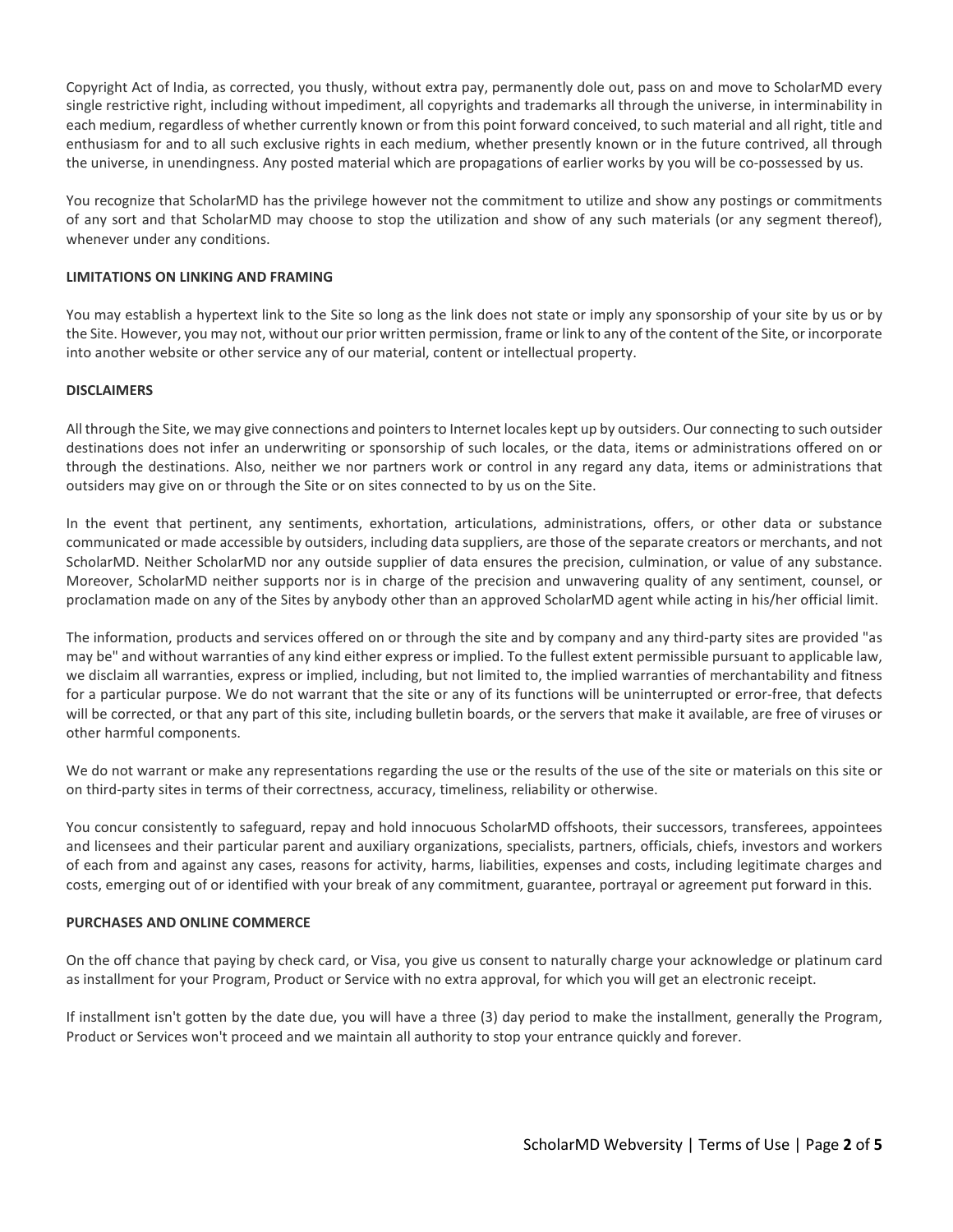On the off chance that you neglect to make installment in an opportune way as per these Terms of Use or willfully choose to pull back from our Programs, Products or Services whenever or in any way, shape or form, despite everything you will remain completely in charge of the full expense of the Programs, Products or potentially Services.

All data acquired during your buy or exchange for our Programs, Products and Services and the majority of the data that you give as a feature of the exchange, for example, your name, address, strategy for installment, Mastercard number, and charging data, might be gathered by both us and our installment preparing organization.

You consent to just buy products or administrations for yourself or for someone else for whom you are lawfully allowed to do as such or for whom you have acquired the express agree to give their name, address, strategy for installment, Mastercard number, and charging data.

You consent to be monetarily in charge of all buys made by you or somebody following up for your sake. You consent to utilize our Programs, Products, Services, and Program Materials for real, non-business purposes just and not for theoretical, false, deceitful, or illicit purposes.

Since we have a reasonable and unequivocal Refund Policy in these Terms of Use that you have consented to before finishing the purchase of any of our Programs, Products, or Services, we don't endure or acknowledge any sort of chargeback risk or real chargeback from your Visa organization. If a chargeback is set on a purchase or we get a chargeback danger during or after your buy, we maintain whatever authority is needed to report the occurrence to every one of the three credits detailing organizations or to some other substance for consideration in any chargeback database or for posting as a reprobate record which could negatively affect your credit report score. The data announced will incorporate your name, email address, request date, request sum, and charging address. Chargeback abusers wishing to be expelled from the database will make the installment for the measure of the chargeback.

On the off chance that you make a buy from one of our members, or some other individual or organization through a connection gave on or through our Programs, Products or Services ("Merchant"), all data got during your buy or exchange and the majority of the data that you give as a component of the exchange, for example, your Visa number and contact data, might be gathered by the trader and their installment preparing organization too. Your investment, correspondence or business dealings with any member, individual or organization on or through our Programs, Products or Services, and all buy terms, conditions, portrayals or guarantees related with installment, discounts, and additionally conveyance identified with your buy, are exclusively among you and the Merchant. You concur that we will not be mindful or subject for any misfortune, harm, discounts, or different issues of any kind that brought about as the aftereffect of such dealings with a Merchant.

Installment handling organizations and Merchants may have security and information accumulation rehearses that are not quite the same as our own. We have no duty or risk for these autonomous arrangements of the installment handling organizations and Merchants. What's more, when you make certain buys through our Programs, Products or Services, you might be liable to the extra terms and states of an installment preparing organization, Merchant or us that explicitly apply to your buy. For more data with respect to a Merchant and its terms and conditions that may apply, visit that dealer's Website and snap on its data connections or contact the Merchant straightforwardly.

You discharge us, our partners, our installment handling organization, and Merchants from any harms that you bring about, and make a deal to avoid declaring any cases against us or them, emerging from your buy through or utilization of our Website or its Content.

# **REFUND POLICY**

Unless otherwise provided by law, you acknowledge that we do not offer refunds for any portion of your payment for any of our one-on-one services, digital products, courses, coaching or masterminds.

No refunds are given for purchases made towards the webcasts bought on **http://www.scholarmd.in/webversity/.** If the purchased webcast gets cancelled due to unforeseen reasons, the amount shall be refunded in full within the next 14 bank working days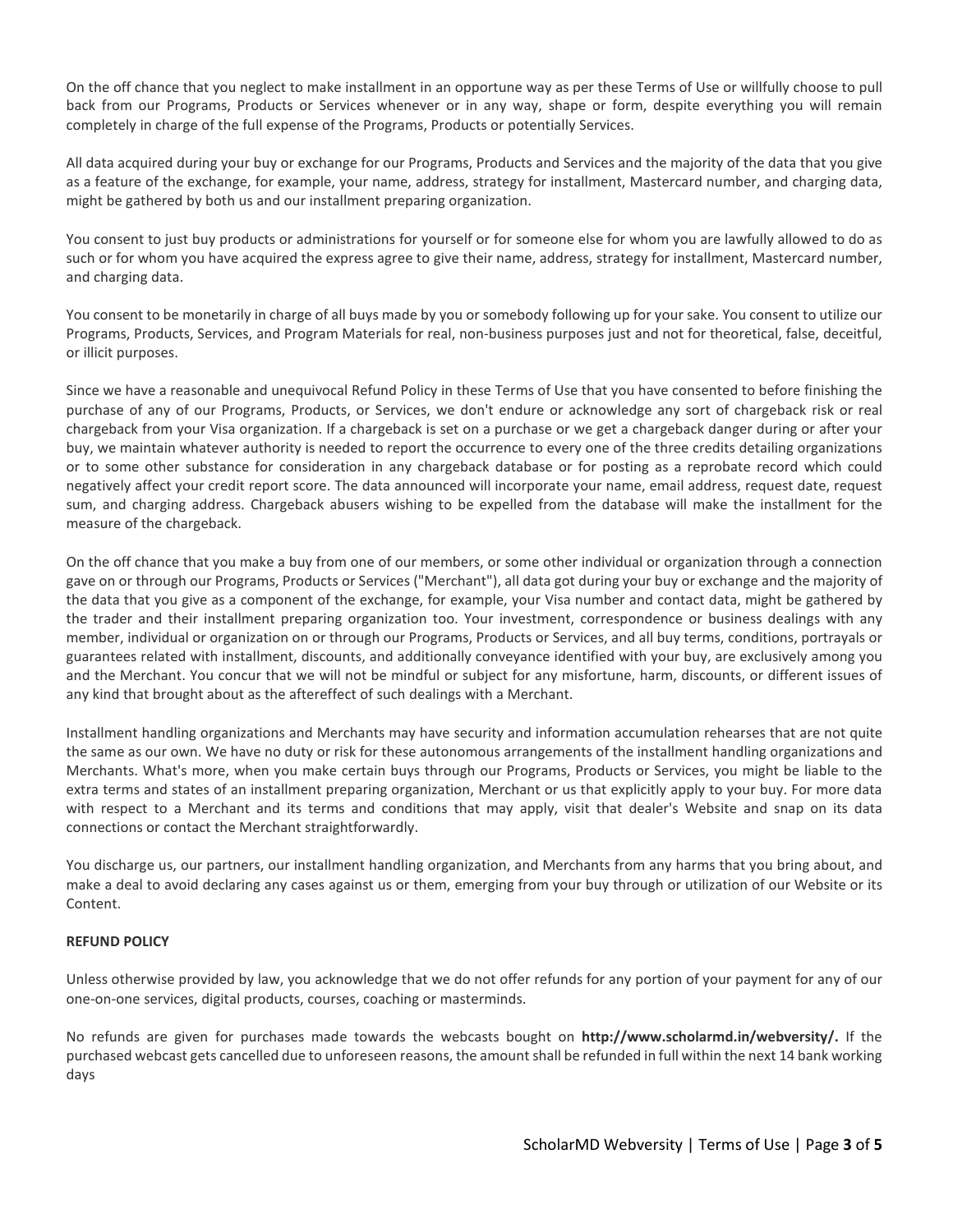#### **INTERACTIVE FEATURES**

This Site may incorporate an assortment of highlights, for example, announcement loads up, web logs, visit rooms, and email administrations, which enable input to us and continuous collaboration among clients, and different highlights which enable clients to speak with others. Duty regarding what is posted on announcement sheets, web logs, visit rooms, and other open posting regions on the Site, or sent by means of any email benefits on the Site, lies with every client – only you are in charge of the material you post or send. We don't control the messages, data or records that you or others may give through the Site.

It is a state of your utilization of the Site that you don't:

- Confine or restrain some other client from utilizing and getting a charge out of the Site.
- Utilize the Site to mimic any individual or element, or dishonestly state or generally distort your alliance with an individual or substance.
- Meddle with or disturb any servers or systems used to give the Site or its highlights, or ignore any necessities, methodology, approaches or guidelines of the systems we use to give the Site.
- Utilize the Site to prompt or urge others to submit illicit exercises or cause damage or property harm to any individual.
- Increase unapproved access to the Site, or any record, PC framework, or system associated with this Site, by methods, for example, hacking, secret phrase mining or other unlawful methods.
- Get or endeavor to get any materials or data through any methods not purposefully made accessible through this Site.
- Utilize the Site to post or transmit any unlawful, compromising, oppressive, slanderous, disparaging, foul, obscene, explicit, profane or disgusting data of any sort, including without confinement any transmissions comprising or empowering conduct that would establish a criminal offense, offer ascent to common obligation or generally damage any neighborhood, commonplace, national or global law.
- Utilize the Site to post or transmit any data, programming or other material that abuses or encroaches upon the privileges of others, including material that is an attack of security or attention rights or that is ensured by copyright, trademark or other restrictive right, or subsidiary works with deference thereto, without first acquiring consent from the proprietor or rights holder.
- Utilize the Site to post or transmit any data, programming or other material that contains an infection or other unsafe part.
- Utilize the Site to post, transmit or in any capacity abuse any data, programming or other material for business purposes, or that contains promoting.
- Utilize the Site to promote or request to anybody to purchase orsell items or administrations, or to make gifts of any sort, without our express composed endorsement.
- Accumulate for showcasing purposes any email addresses or other individual data that has been posted by different clients of the Site.

Organization may host message sheets, talks and other open gatherings on its Sites. Any client neglecting to conform to the terms and states of this Agreement might be removed from and rejected proceeded with access to, the message sheets, talks or other open gatherings later on. Organization or its assigned specialists may expel or change any client made substance whenever in any capacity whatsoever. Message sheets, visits and other open gatherings are proposed to fill in as discourse habitats for clients and supporters. Data and substance posted inside these open gatherings might be given by ScholarMD staff, ScholarMD's outside benefactors, or by clients not associated with ScholarMD, some of whom may utilize unknown client names. Organization explicitly disavows all obligation and support and makes no portrayal with regards to the legitimacy of any sentiment, exhortation, data or explanation made or showed in these discussions by outsiders, nor are we in charge of any blunders or exclusions in such postings, or for hyperlinks installed in any messages. By no means will we, our offshoots, providers or specialists be obligated for any misfortune or harm brought about by your dependence on data got through these gatherings. The feelings communicated in these discussions are exclusively the conclusions of the members, and don't mirror the sentiments of ScholarMD or any of its auxiliaries or offshoots.

Organization has no commitment at all to screen any of the substance or postings on the message sheets, talk rooms or other open discussions on the Sites. Notwithstanding, you recognize and concur that we have irrefutably the privilege to screen the equivalent at our sole circumspection. Furthermore, we maintain whatever authority is needed to change, alter, decline to post or evacuate any postings or substance, in entire or to some extent, in any capacity whatsoever and to uncover such materials and